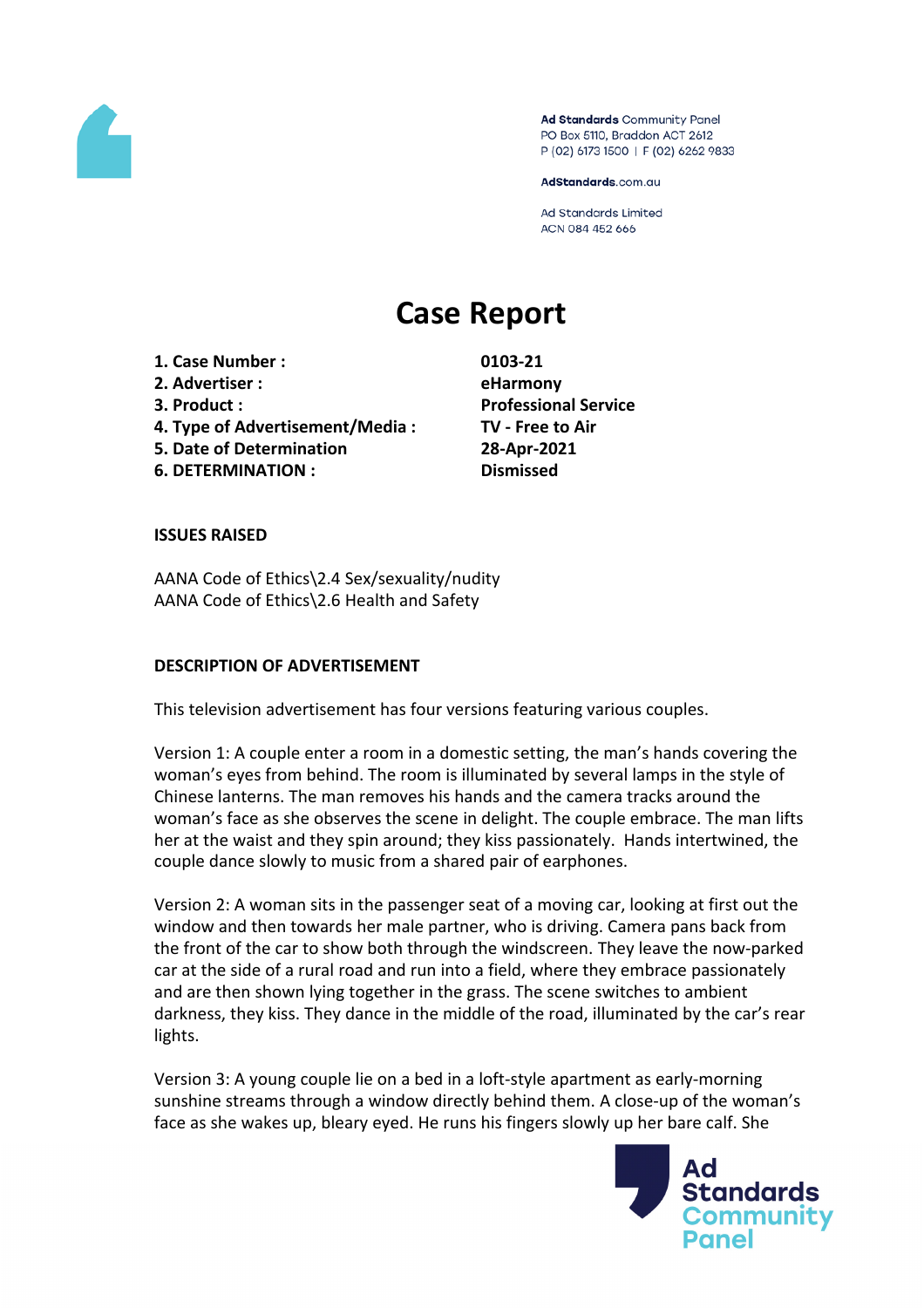

drinks from a cup of coffee while embracing him from behind. They roll around on the bed, embracing and holding hands

Version 4: A woman is cooking in a dimly lit apartment kitchen. She is joined by her partner, who kisses her briefly on the lips. Camera pans back to a wider view of the kitchen. The first woman offers her partner a taste of the food on a wooden spoon. Her partner grimaces. The second woman produces a tub of ice cream and they share a spoonful. They eat ice cream, sharing a spoonful on a couch.

## **THE COMPLAINT**

A sample of comments which the complainant/s made regarding this advertisement included the following:

*The advertisements are too graphic wth the promotion of sex.E Harmony can advertise the product without the explicit scenes.* 

*Market the product to be inclusive of all people wanting to meet and leave it there.These commercials were on whilst the family was watching the pro surfing Saturday morning. The commercial appeared and two people are in bed etc etc.*

*I don't like the raunchy adds with same sex kissing moments etc. It's just to graphic for me to watch men kissing or females kissing in erotic scenes*

*Too much kissing..sloppy lips..revolting..and with covid such an issue I was particularly concerned by the ad.*

*e harmony's portrayal of "Real Love? " was viewed at 3pm in the afternoon!! when my children are watching TV. The shifting scenes and angles used were sexually suggestive. if this was a TV program, it would have been accompanied by a " Parental Guidance " warning. However, parents should not have to fear what their children may be exposed to at 3pm in TV advertising. E harmony has reached new lows.*

*The advertisements are being shown during prime time viewing, and are similar in content to others advertisements I have seen advertising "adult products" late at night. I feel that advertisements like this should not be shown at times when children or teens could be watching. I considered the content of the advertisements to be inappropriate.*

## **THE ADVERTISER'S RESPONSE**

Comments which the advertiser made in response to the complainant/s regarding this advertisement include the following:

*We are in receipt of your letter dated 16 April 2021 relating to complaints sent to Ad Standards in connection with eharmony advertisement(s) on Australian television.*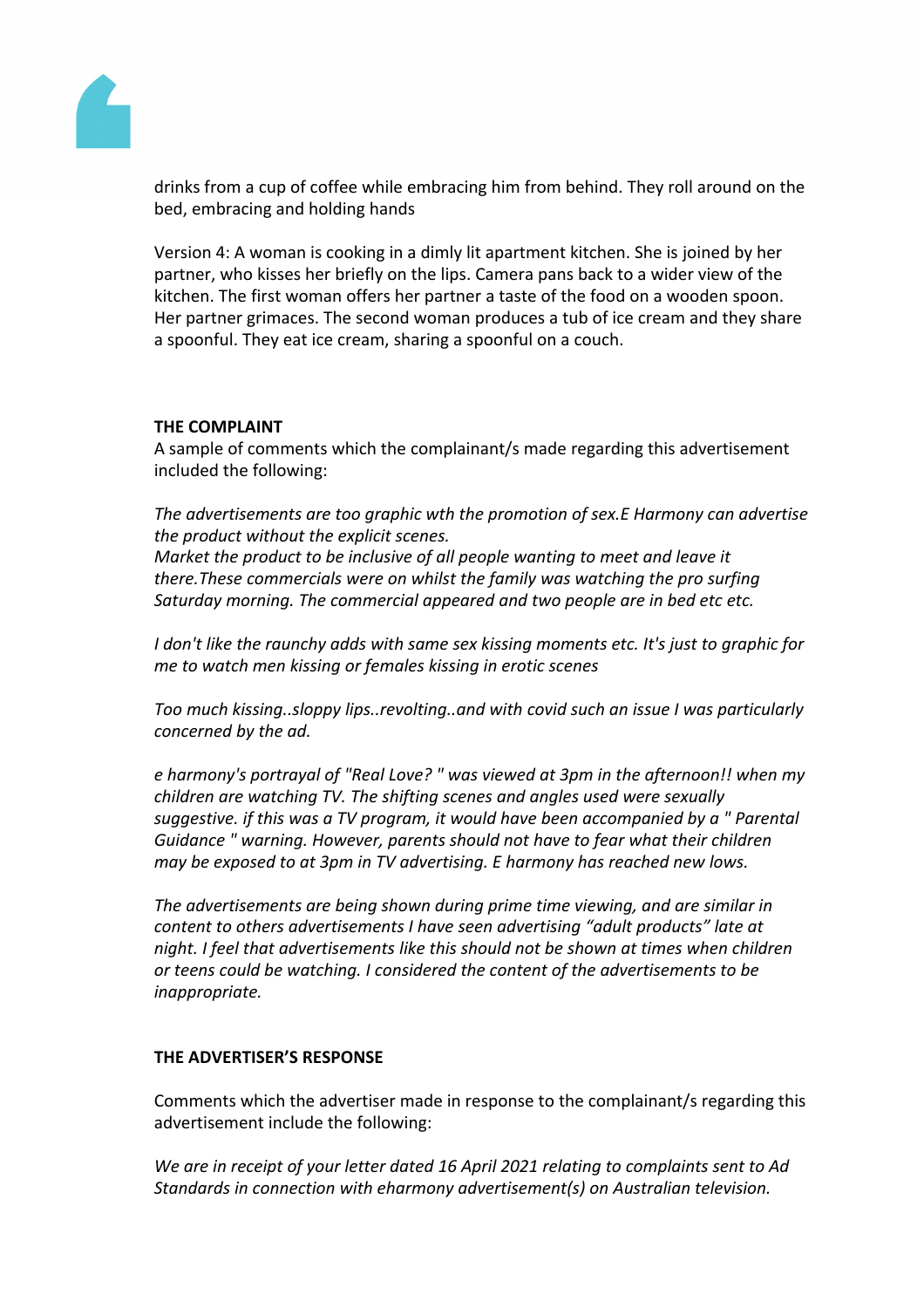

*Whilst it is unclear which eharmony advertisements are the subject of this claim, for your review, we listed the four advertisements that eharmony has broadcast during the claim period on 9Rush (the "Ads").*

*eharmony is committed to ensuring that its advertisements are compliant with the AANA Code of Ethics (the "Code") and we will be happy to provide any information necessary to Ad Standards to assist in this inquiry. After a review of the 3 viewer complaints and the Code sections that your letter referenced, it is eharmony's position that none of the Ads violate the Code sections raised in the complaint. Each Ad's content has been reviewed and provided with a CAD rating.*

*eharmony has confirmed with our media buying agency that each Ad was broadcast only during programs which permit content with the CAD rating that such Ad received.*

*Pursuant to the instructions in your letter, we addressed (below) the referenced Code sections and their applicability to the Ads and the viewer complaints:*

*Section 2.1 of the Code states:*

*"Advertising shall not portray people or depict material in a way which discriminates against or vilifies a person or section of the community on account of race, ethnicity, nationality, gender, age, sexual orientation, religion, disability, mental illness or political belief."*

*eharmony response: The theme of the Ads is people falling in love. The models who feature in the Ads are very diverse, including individuals from different racial and ethnic groups as well as sexual orientations. Additionally, the three complaints included in the letter did not allege discrimination as one of the concerns about the Ads.*

*Section 2.2 of the Code States:*

*"Advertising shall not employ sexual appeal: (a) where images of Minors, or people who appear to be Minors, are used; or (b) in a manner which is exploitative or degrading of any individual or group of people."*

*eharmony response: No Minors or people who appear to be Minors feature in the Ads. The Ads are romantic in nature and show different types of couples in loving and equal relationships. The viewer complaints do not raise any issues that are the subject of Section 2.2 of the Code.*

*Section 2.3 of the Code states:*

*"Advertising shall not present or portray violence unless it is justifiable in the context of the product or service advertised.*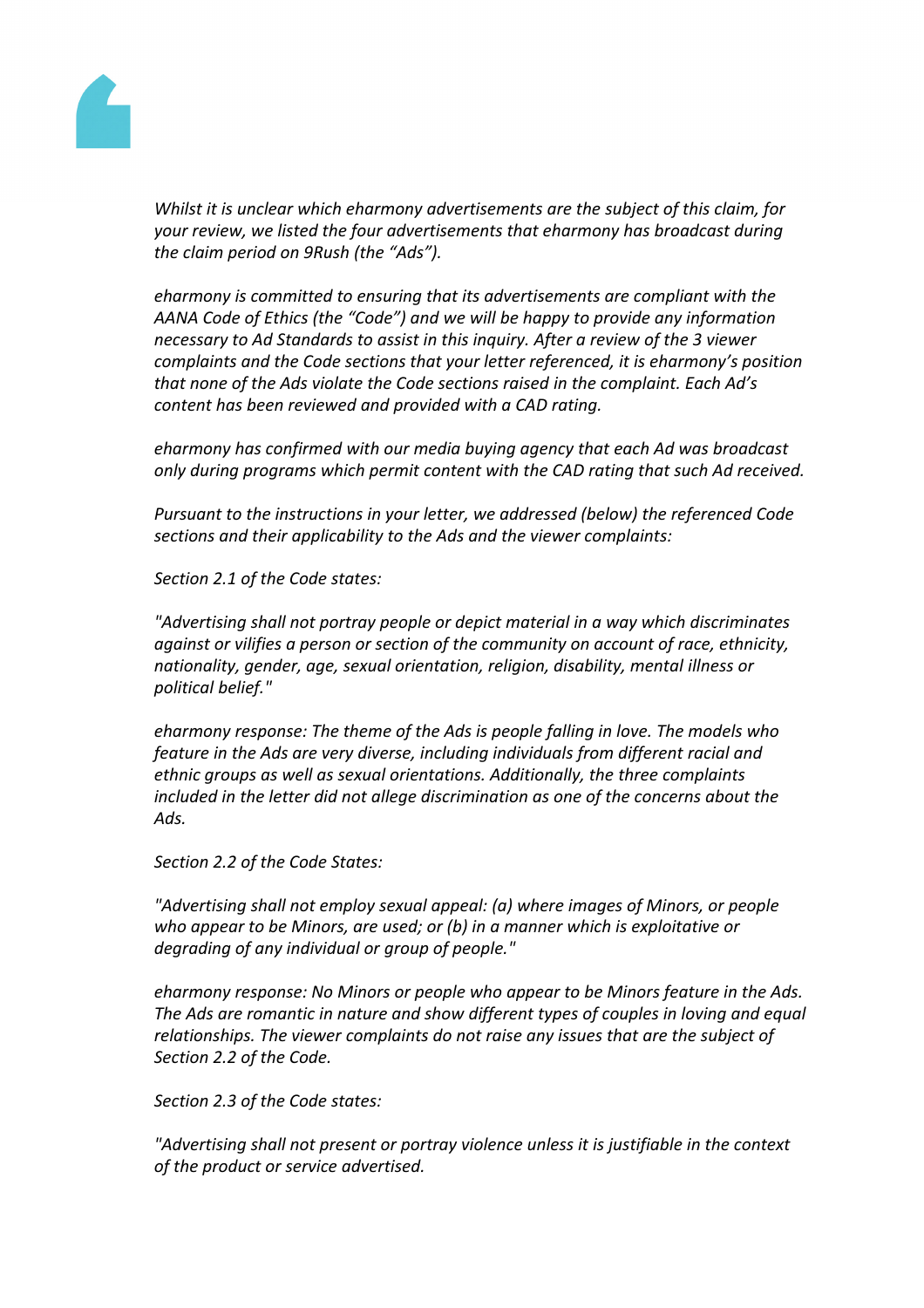

*eharmony response: No violence is portrayed in the Ads, and none of the viewer complaints raised this concern."*

*Section 2.4 of the Code states:*

*"Advertising shall treat sex, sexuality and nudity with sensitivity to the relevant audience."*

*eharmony response: This appears to be the only section of the Code which applies to the viewer complaints. As mentioned above, eharmony received CAD ratings for each of its Ads, and we can confirm that no Ads ran on programs for which they were deemed unsuitable based on their CAD ratings. It is eharmony's policy to ensure that its Ads are only broadcast on programs for which they are appropriate. There is no nudity in any of the Ads. Whilst there is a clip in one Ad ("Good Morning") of a couple in bed, it is not an explicitly sexual clip. Two of the three viewers complained about kissing scenes in Ads without any additional reference to explicit sexual situations, and one of those viewers objected to an Ad merely because it showed a same-sex couple kissing. eharmony is proud of being an inclusive service and believes that it is important to be representative of all Australians in its Ads.*

*Section 2.5 of the Code states:*

*"Advertising shall only use language which is appropriate in the circumstances (including appropriate for the relevant audience and medium). Strong or obscene language shall be avoided."*

*eharmony response: There is no strong or obscene language in the Ads, and the viewer complaints did not raise such concerns.*

*Section 2.6 of the Code states:*

*"Advertising shall not depict material contrary to Prevailing Community Standards on health and safety."*

*eharmony response: There is no material contrary to Prevailing Community Standards on health and safety in the Ads, and the viewer complaints did not raise such concerns.*

*Section 2.7 of the Code states:*

*"Advertising shall be clearly distinguishable as such."*

*eharmony response: The Ads are clearly distinguishable as such, and the viewer complaints did not raise such concerns.*

*eharmony looks forward to Ad Standards' review of the Ads. I hope the information provided is sufficient to complete your review, and I would be happy to answer any other questions.*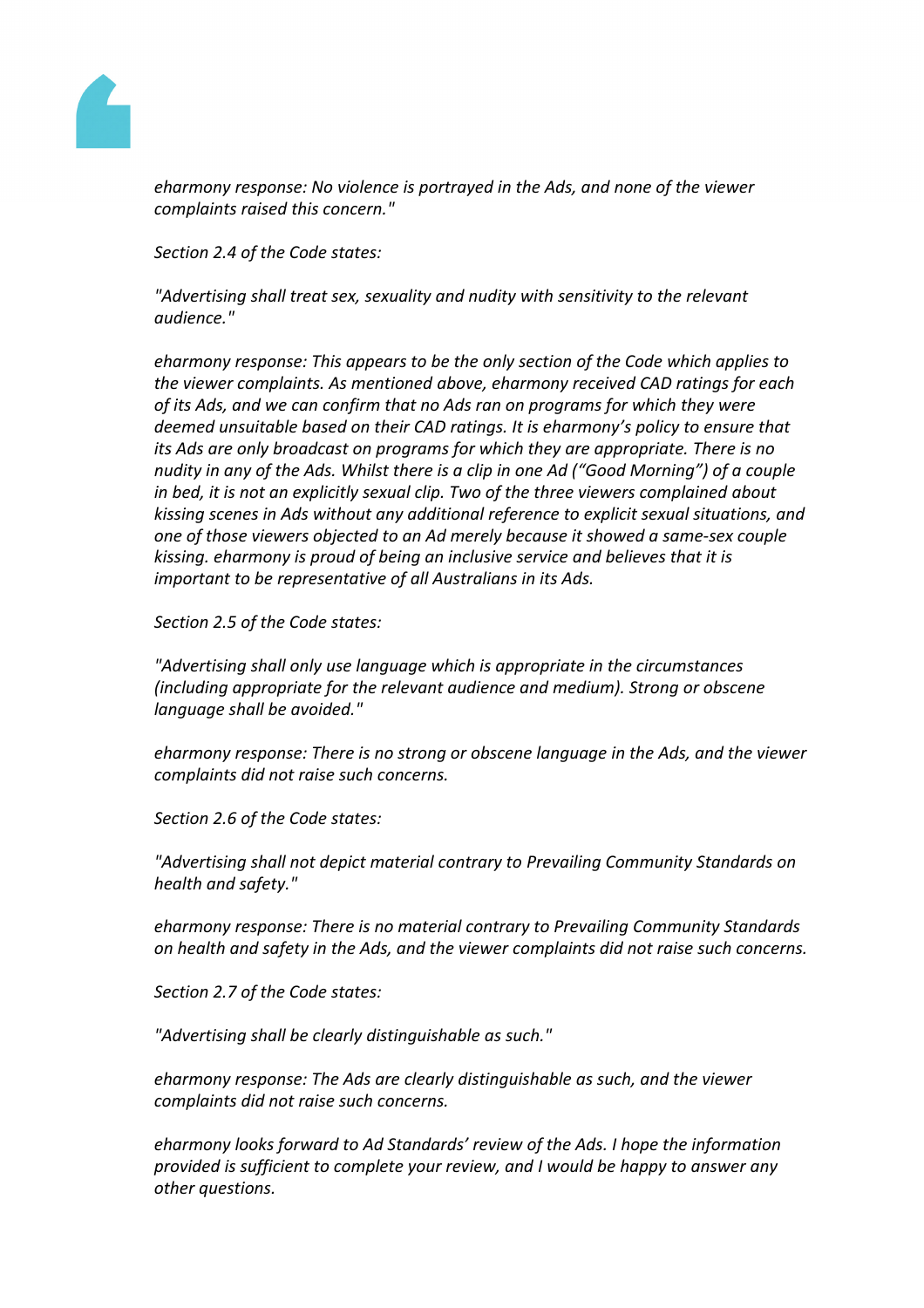

#### **THE DETERMINATION**

The Ad Standards Community Panel (the Panel) considered whether this advertisement breaches Section 2 of the AANA Code of Ethics (the Code).

The Panel noted the complainants' concerns that the advertisement is overly sexualised and potentially unsafe given COVID-19 guidelines.

The Panel viewed the advertisement and noted the advertiser's response.

# **Section 2.4: Advertising or Marketing Communications shall treat sex, sexuality and nudity with sensitivity to the relevant audience.**

The Panel noted the Practice Note for the Code states:

*"Overtly sexual images are not appropriate in outdoor advertising or shop front windows.*

*"Although not exhaustive, the following may be considered to be overtly sexual:*

*• Poses suggestive of sexual position: parting of legs, hand placed on or near genitals in a manner which draws attention to the region;*

*• People depicted in sheer lingerie or clothing where a large amount of buttocks, female breasts, pubic mound or genital regions can be seen; The use of paraphernalia such as whips and handcuffs, particularly in combination with images of people in lingerie, undressed or in poses suggestive of sexual position;*

*• Suggestive undressing, such as pulling down a bra strap or underpants; or*

*• Interaction between two or more people which is highly suggestive of sexualised activity.*

*"Discreet portrayal of nudity and sexuality in an appropriate context (eg advertisements for toiletries and underwear) is generally permitted but note the application of the relevant audience. More care should be taken in outdoor media than magazines, for example.*

*"Images of models in bikinis or underwear are permitted, however, unacceptable images could include those where a model is in a suggestively sexual pose, where underwear is being pulled up or down (by the model or another person), or where there is clear sexual innuendo from the ad (e.g. depicting women as sexual objects)."*

## **Does the advertisement contain sex?**

The Panel considered whether the advertisement contained sex. The Panel noted the definition of sex in the Practice Note is "sexual intercourse; person or persons engaged in sexually stimulating behaviour".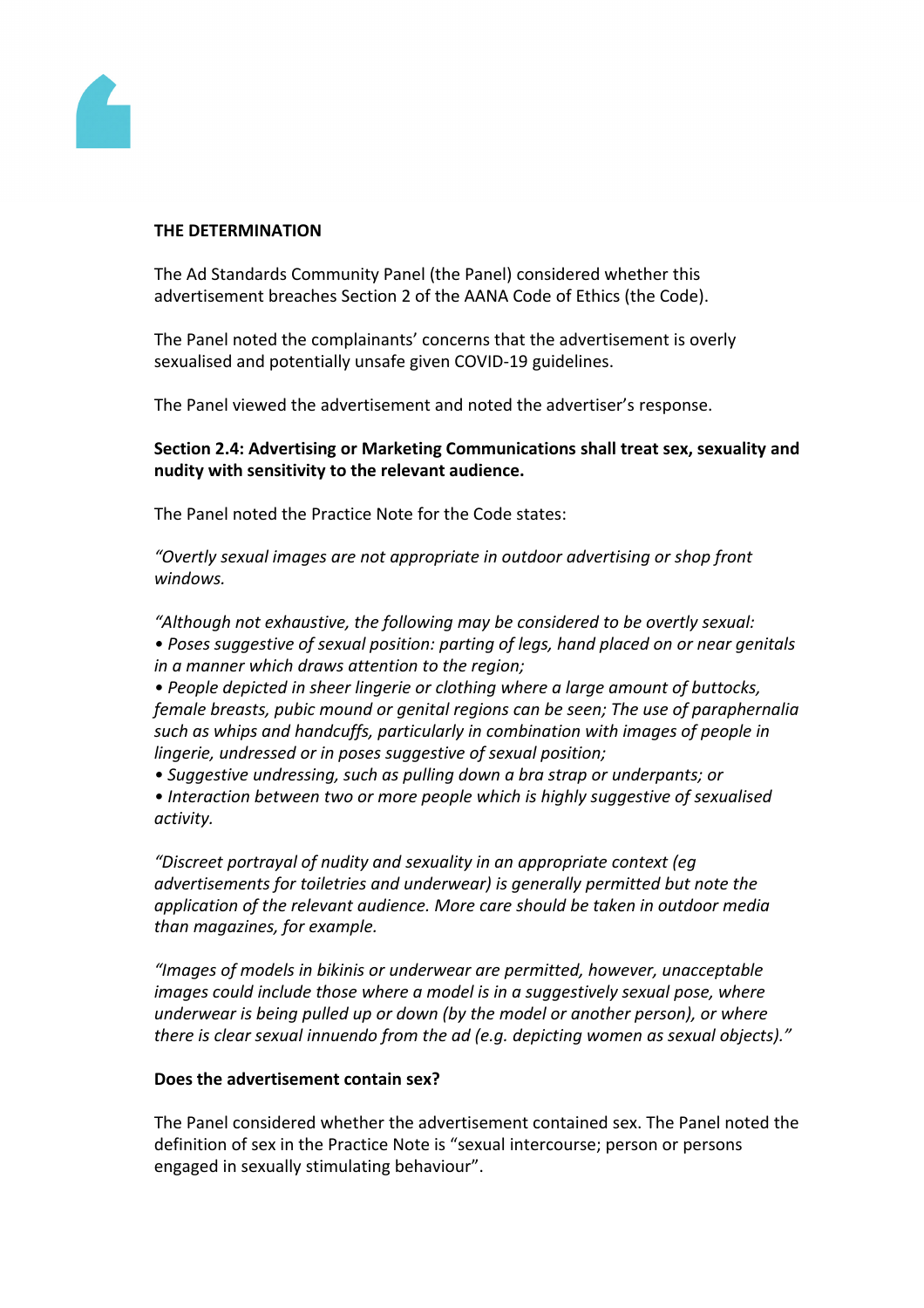

The Panel noted that the people in the advertisement are not engaging in sexual intercourse and considered that all versions of the advertisement did not contain sex.

## **Does the advertisement contain sexuality?**

The Panel noted the definition of sexuality in the Practice Note is "the capacity to experience and express sexual desire; the recognition or emphasis of sexual matters".

The Panel considered that the advertisement does contain sexuality as each version features a couple kissing.

#### **Does the advertisement contain nudity?**

The Panel noted that the definition of nudity in the Practice Note is "the depiction of a person without clothing or covering; partial or suggested nudity may also be considered nudity".

The Panel noted that the all the couples in the advertisement are fully dressed and considered that all versions of the advertisement did not contain nudity. .

#### **Is the issue of sexuality treated with sensitivity to the relevant audience?**

The Panel noted that the definition of sensitivity in the Practice Note is "understanding and awareness to the needs and emotions of others".

The Panel considered that the requirement to consider whether sexual suggestion is 'sensitive to the relevant audience' requires them to consider who the relevant audience is and to have an understanding of how they might react to or feel about the advertisement.

The Panel considered that the advertisement was mildly sexualised and that the only intimate behaviour between the couples in the advertisement is kissing. The Panel noted that one version featured a couple in a bedroom scene however noted that both people were fully dressed and did not engage in sexual activity.

The Panel noted that the complainants had viewed the advertisement at various times of the day and noted that the placement of the versions of the advertisement was appropriate for the FreeTV classification.

The Panel acknowledged that some members of the communitymay prefer not to see initimate scenes however considered that the sexuality in the advertisement was very mild and not inappropriate for viewing by a general audience which may include children.

#### **Section 2.4 Conclusion**